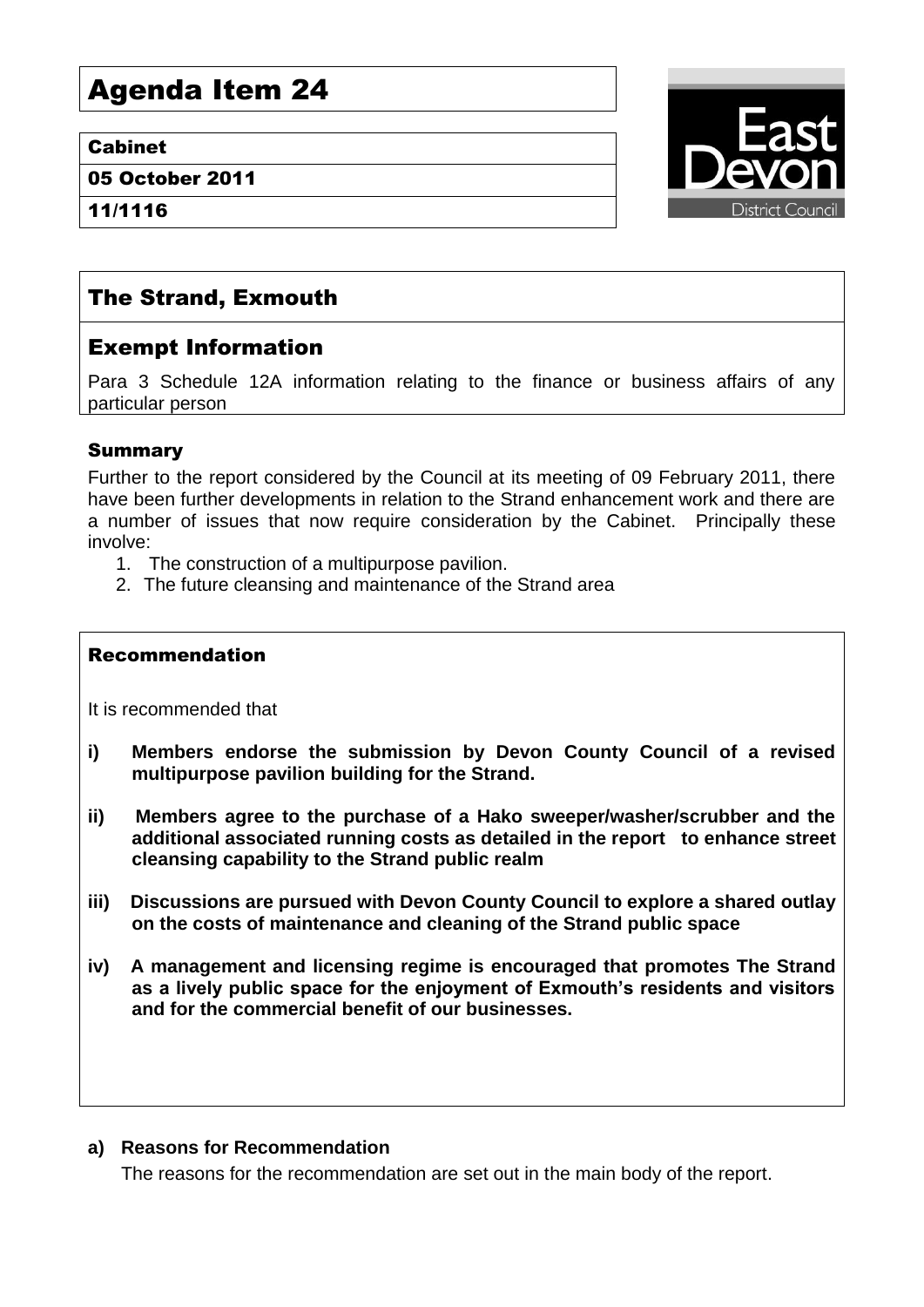#### **b) Alternative Options**

- Don't build anything on the Strand. Find other uses for the funds
- Build a performance space and shelter but not a retail unit
- Use funds to build a cafe/retail unit elsewhere? Manor Gardens? Generated income could still be applied to the Strand.
- Attempt to clean and maintain public realm with existing Streetscene resources

#### **c) Risk Considerations**

There are risk issues associated with cost and reputation.

There has been a degree of controversy (organised opposition and exasperated support) for the retail element of the planned multipurpose building. If we change our mind with regards the multipurpose building at this stage, we risk losing credibility in the eyes of both our partners (in particular Devon County Council), and also the public. If we can't complete this scheme, surely the question will be asked as to how we expect to deliver the projects set out in the Masterplan.

Particular issues raised in the report relate to the visible quality of surfacing, street furniture, planting etc. Having invested the up front capital to create a high quality public space, there is a risk that if we now don't implement a high quality maintenance regime, the public will not treat the area with respect.

#### **d) Policy and Budgetary Considerations**

The Strand redevelopment delivers against our Corporate Priority of an outstanding environment in terms of the public realm improvements it brings to Exmouth. Safe, clean and green outcomes result from the investment in the Strand and its maintenance as a traffic free, tree lined, public amenity space. The 'clean' aspect is one that can be improved and is a matter for resolution in this report.

Additional benefits are accruing to the Strand redevelopment in terms of economic returns through increased footfall and trading.

The Strand enhancement project is being undertaken in partnership with Devon County Council. Devon County have committed £2 million to the scheme and the District Council, £1 million. The project cost to date (as at 22 August 2011) is £2.2m. In terms of the overall capital commitment made by the two councils, this leaves a remainder of £800,000 which is currently designated for use in the design and construction of a multipurpose building at the Rolle Street side of the site.

#### **Positive Impact Overall**

Thriving Economy. Safe Environment. Clean Environment.

**e) Date for Review of Decision** Not applicable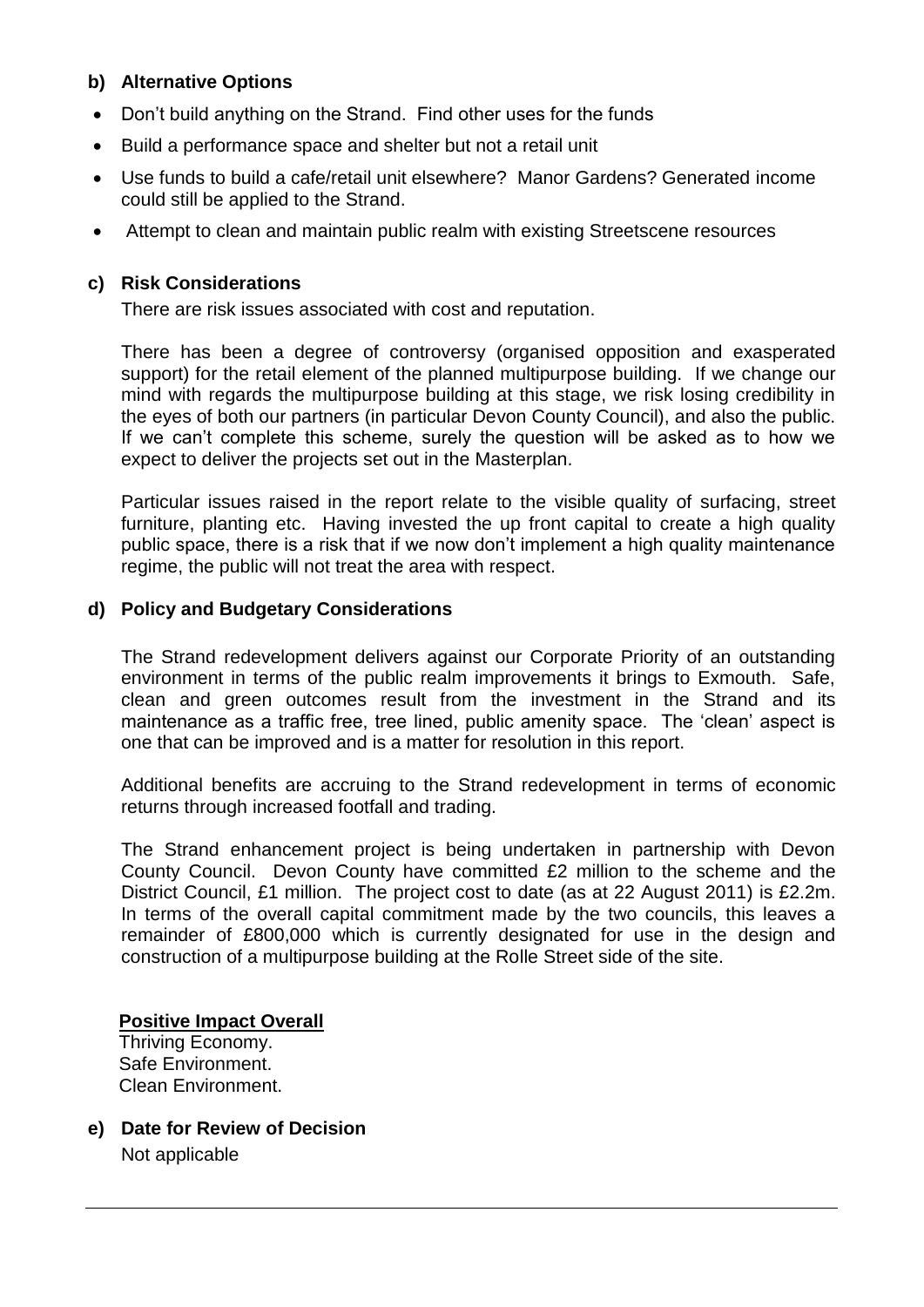### **1.0 Background**

- 1.1 Further to the report to the Executive Board on 09 February 2011, complications have arisen which have delayed the finalisation of a trilateral agreement between the Council, Devon County Council and Exmouth Town Council. Principally these relate to:
- Rethinking of and controversy around the proposal for a multi-purpose space on the Strand to provide retail space as well as a performance stage, shelter and storage



- Cleaning and maintenance requirements incurring capital and revenue costs not budgeted for in the project.
- 1.2 Members are now asked to consider actions proposed to enable the completion of the Strand Enhancement works and the necessary cleaning and maintenance regime to sustain the quality of the public space
- 1.3 The enhancement works so far completed have, in the main, been considered a great success with a great deal of positive feedback from residents and local businesses. The Strand was particularly brought to life during the Festival. It is now a well used space and a pleasant environment in which to relax and socialise.
- 1.4 The specific outstanding matters for member consideration are explored in detail below.

#### **2.0 Strand Pavilion**

- 2.1 The final stage of The Strand enhancement works is the construction of a multipurpose building adjacent to Rolle Street. This will include a bus shelter, performance area and small retail unit.
- 2.2 Devon County Council submitted an application (11/0180/FUL) for a building on 26 January 2011 and planning permission was granted on 11 March 2011. Local concerns regarding the mass and scale of the building have been addressed with new designs drawn up by the architects.
- 2.3 The revised building will still provide the bus shelter and the performance area along with a smaller retail unit to further animate the site and support the cost of maintaining the community elements of the building. As



recommended in the report to Members in February, after maintenance and management costs of the building, it is proposed that any surplus revenue income is placed in a joint sinking fund with Devon County Council to assist with repairs and replacement of items within the Strand such as the space lighting and litter bins.  $1$ .

1

 $1$  See Draft tri-lateral heads of agreement at Appendix 1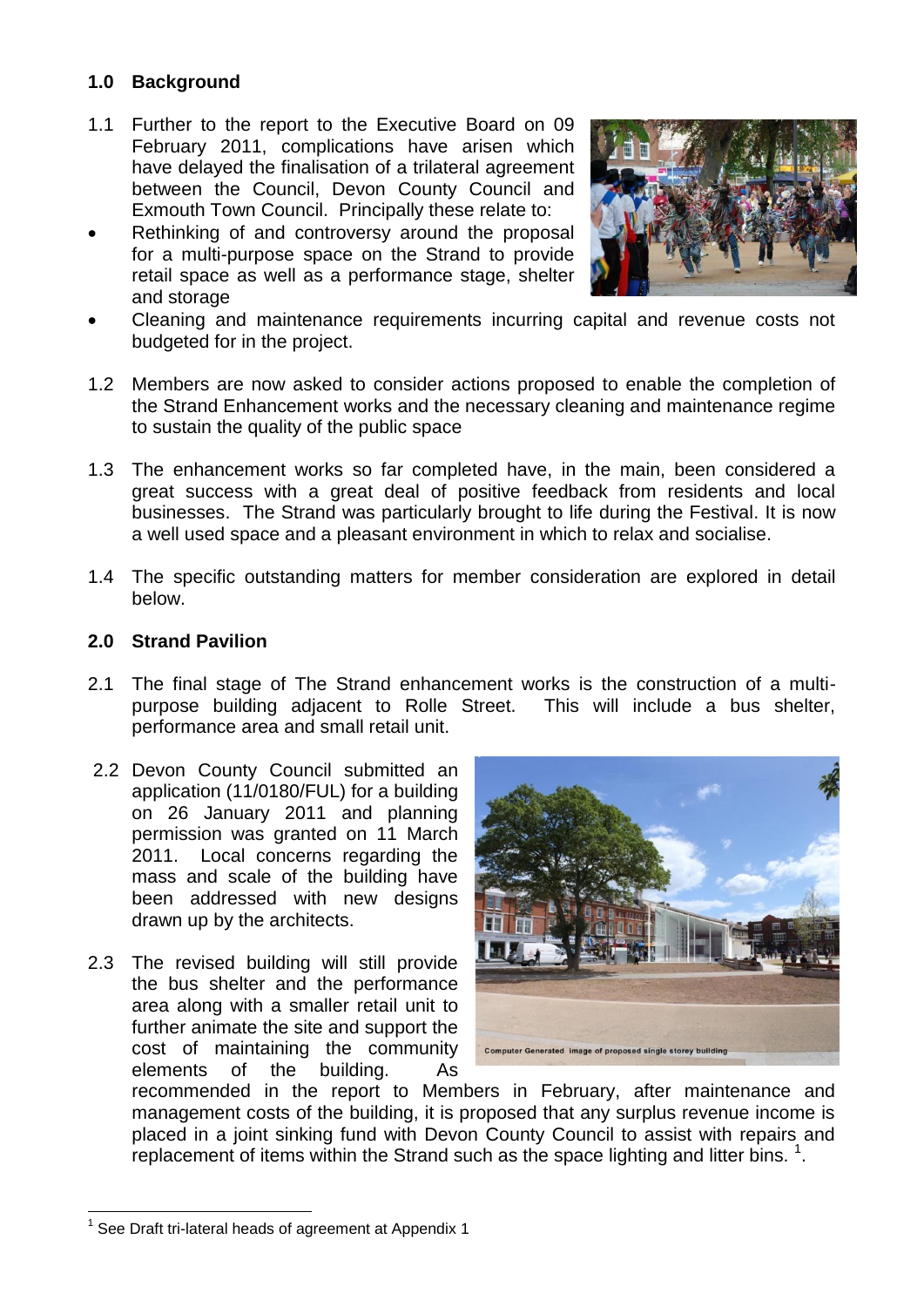- 2.4 The revised scheme has reduced the height of the building by 1.5 metres and has reduced the overall build cost with alterations such as taking out the building management system, increased area of wall as opposed to glass, an LED lighting system and single rather than double doors. The two heat source air pumps have been retained, but these are expensive and could be reduced to the provision of just one.
- 2.5 Construction costs are now estimated to be £375,000 £400,000 for a shell and £500,000 for a fully fitted out building. The retail element will, in planning terms, seek Use Classes Order A3 (restaurants & cafes), which will then permit change to A1 (shops) or A2 (financial and professional services). This would cover planning use as a visitor and tourist information centre.



Ground Floor Plan: Revised Scheme

- 2.6 Members will be aware that there was concern raised by a few of the existing traders in the Strand around the potential threat of increased competition. Other existing traders have taken a different view and have welcomed the further investment into Exmouth and the opportunity for competition to drive up quality. .
- 2.7 The instructed agent has confirmed that the rental level for the retail unit shown in the revised scheme is likely to be in the region of between £10,000 - £15,000. As part of a due diligence exercise, a report from Fleurets was commissioned and this advice has been endorsed.
- 2.8 The materials proposed for the building will require a maintenance programme. It is anticipated that the cost of maintenance and repair will be met by the rental income on the retail unit.
- 2.9 It would be anticipated that the tenant of the retail unit would contribute towards the structural/external repair and maintenance of the building. The tenant would be responsible for the internal maintenance and repair of the unit, and also a contribution towards buildings insurance.
- 2.10 The existing trader most anxious about the potential of increased competition to their business has submitted a request to the Town Council that a referendum be held in relation to various issues around the building. The Town Council has rejected the request.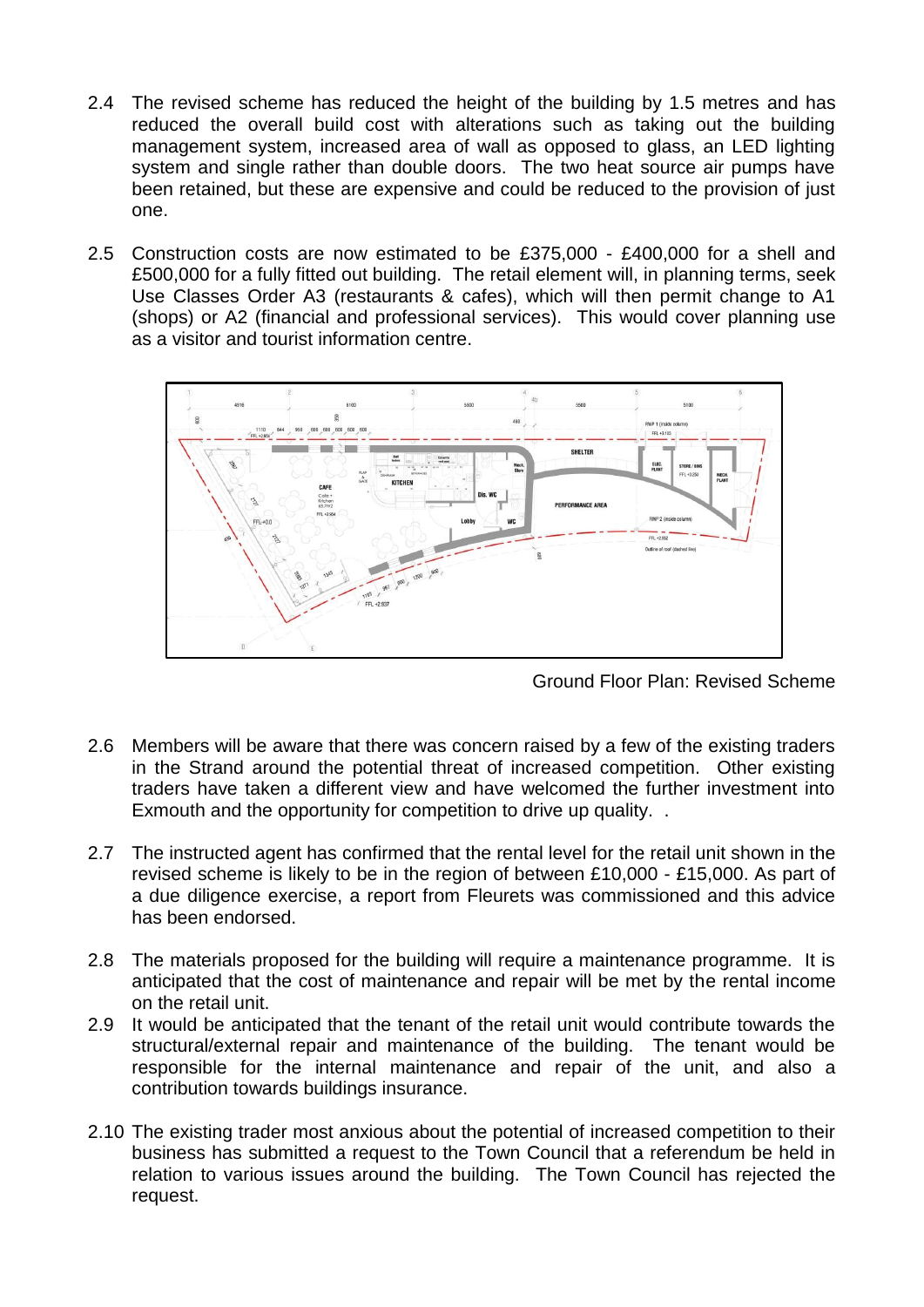- 2.11 The Exmouth Regeneration Board has seen the revised building proposals and is apprised of issues relating to the cleaning and maintenance of the Strand. The Board considered the various issues in June 2011 and recommended support for the investment in a multipurpose building and the associated revised planning application.
- 2.12 An alternative option exists that would involve construction of a bus shelter and performance area but no retail space within the allocated site. This option would deflect criticism of competitive retail but would not deliver any revenue income to support the building maintenance cost.

#### **3.0 Street cleaning, Cleansing and Maintenance of Street Furniture**

- 3.1 The new public space is well used by both passers-by and customers of the numerous cafes and bars around the Strand. The usage of the space has revealed a number of challenges in terms of cleaning and maintenance that need to be addressed.
- 3.2 **Paving** much of the area in The Strand that was previously tarmac has now been paved. The paving is of a high quality stone which has been treated by the Contractor with a surface dressing to prevent penetration of the stones surface. However, in a relatively short space of time, it has become apparent that the area not only requires regular sweeping as was previously undertaken prior to the enhancement works but now requires regular washing to prevent and remove staining to the paving.

Streetscene have investigated the various options available to keep the paving in this area and surrounding areas in a condition that will remain both attractive to the user and an asset to the town.

The most cost effective of these is to purchase and operate on a daily basis a sweeper/washer/scrubber machine.





The cost of this plus labour is:

• Hako sweeper/washer/scrubber machine - £67, 930 with a recommended life of 5 years. Purchase would be upfront, but there is a lease hire option if capital money was not available. Optional sand & snow brush - £5,000 (not included in total below)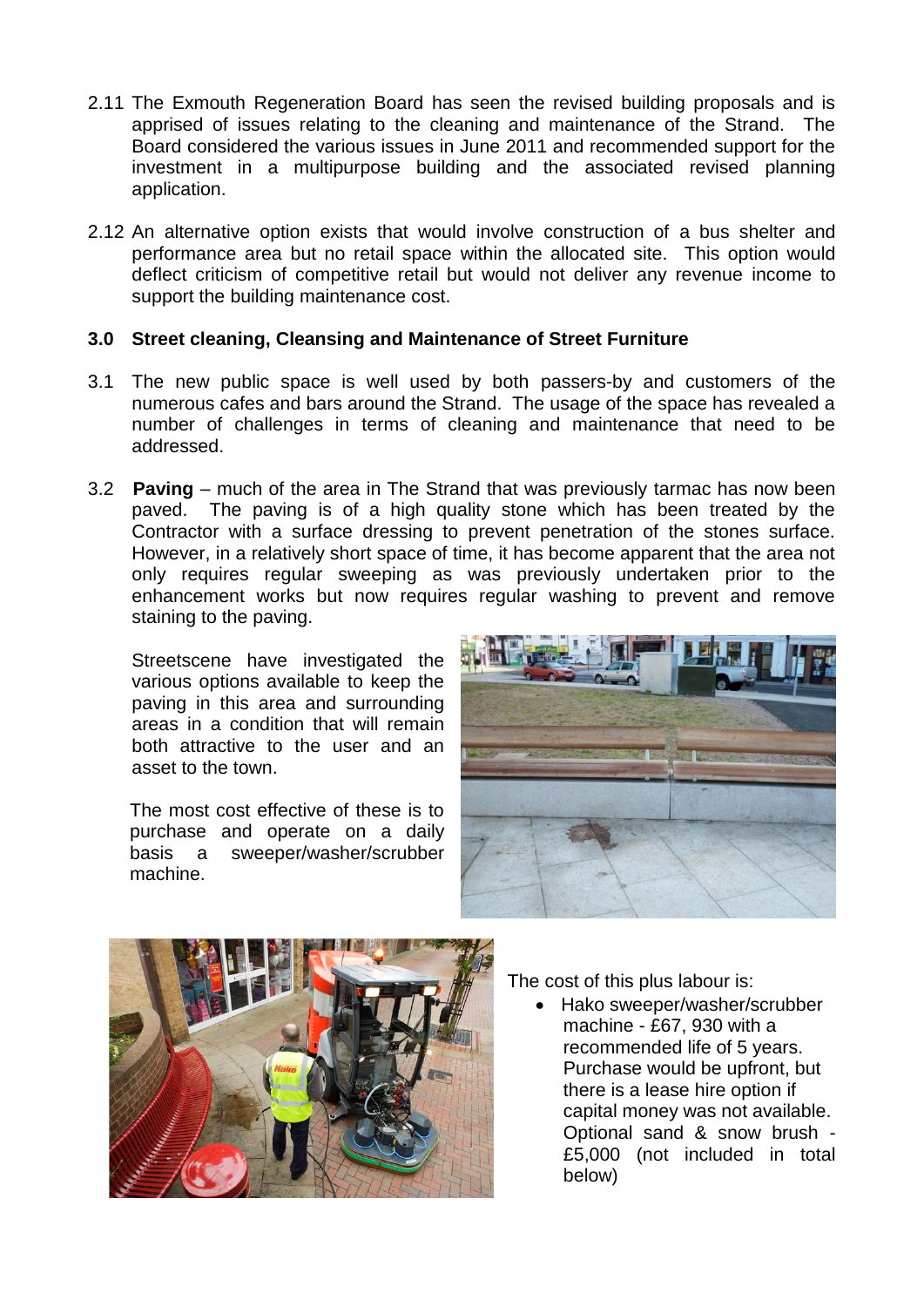- Fuel p.a. based on Green machine small sweeper usage  **127,000**
- General servicing, repairs, materials, tyres, insurance & road fund p.a. **£9,400**
- Brushes (£350 per set, manufacturer recommends 40-80hrs life) p.a. **£5,000**

**Total per annum - £21,400 +£67,930** 

 **Capital purchase**

1 staff member at grade 2 + on costs **- £19,500**

#### **Grand Total** - **£40900 p.a.**

- An alternative to capital purchase of the machine would be lease hire. This would cost £24,960 per annum (plus staff costs, fuel & tyres/brushes – total = £56,660. Capital purchase p.a. cost p.a. over 5 years is £54,486, capital cost of machine spread over 5 years for comparison only).
- 3.3 **Seating** The timber on the seating will require regular oiling as it is prone to bleaching in the sun. There may also be a future argument for retro-fitting the seating in defence against BMX and skateboard abuse. The situation will be monitored.

#### **3.4 Meeting Cleaning and Maintenance Costs**

- 3.4.1 In so far as the capital budget for the multipurpose building will have a surplus, the capital cost of the cleaning machine can be met. There may also be opportunity to capitalise some of the running cost of this asset. However, a proportion of cleaning and maintenance costs are, arguably, the responsibility of the County Council on the basis that:
	- 1. The new space encompasses highways, which are the responsibility of County to maintain, in so far as it has the duty as the local Highway Authority and; the responsibility of County to clean and maintain and;
	- 2. County and District have so far met the capital cost of the project (a total capital budget of £3 million) on a 2/3 – 1/3 basis.
- 3.4.2Shared responsibility has been the subject of discussion with County but without resolution to date. Street Cleansing is a function of District Councils and there is no precedent for County Councils contributing towards its cost. However, neither party had anticipated the extent to the increased cleansing burden of the paving materials used.

#### **4.0 Other Strand Issues**

- 4.1 The investment in a multipurpose building and the equipment for effective cleaning remain the priority issues to address, not least because they involve significant cost and remain outstanding matters to ensure the effectiveness of the £3m already committed to the Strand.
- 4.2 There are a number of other issues to be resolved to further the Strand's success and, while not appropriate subjects for discussion by the Council's Cabinet, are detailed at Appendix 2. To further secure the effective use of the new public space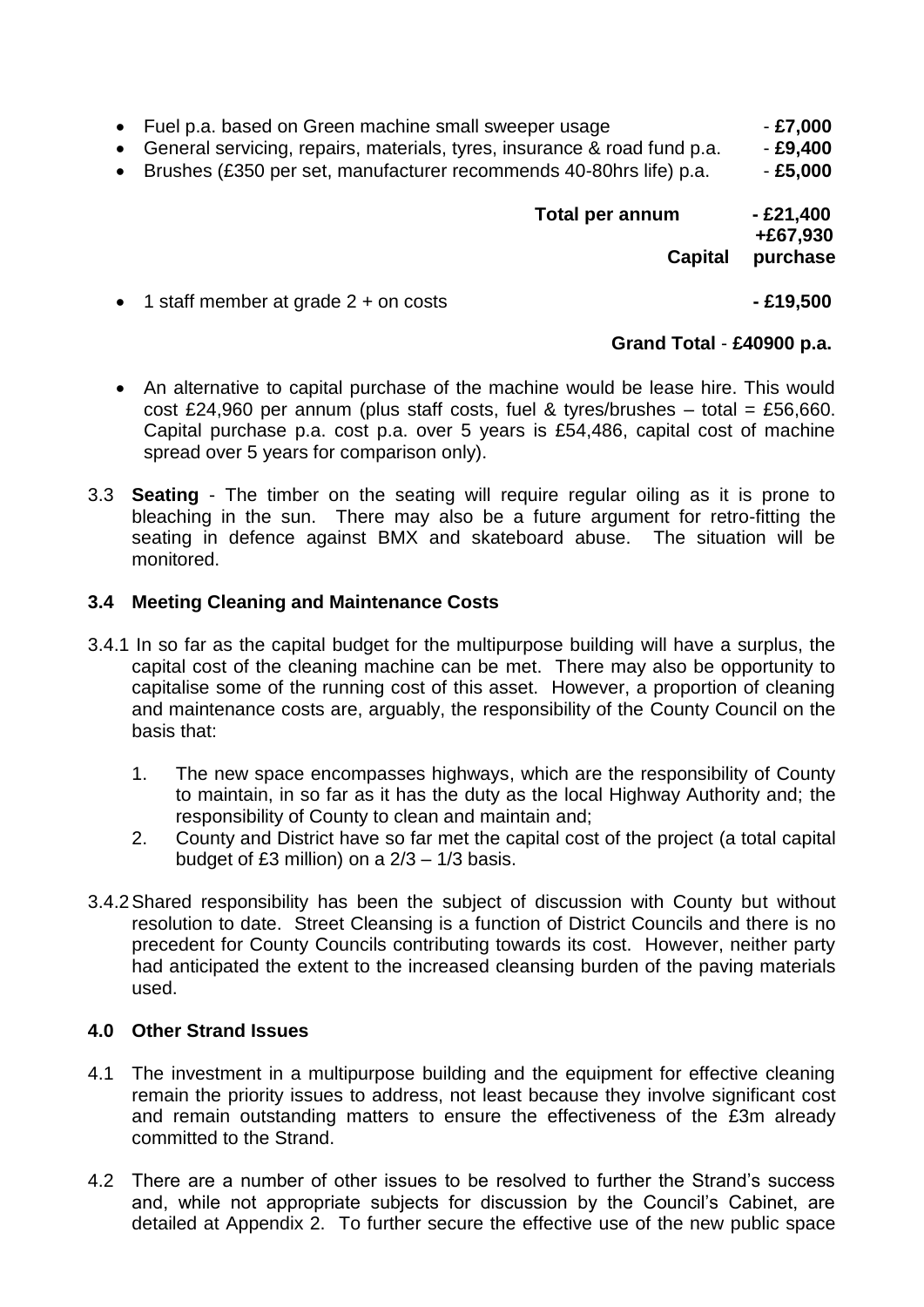and the performance facility we will need to secure a licensing regime that maximises usage in terms of entertainment, trading, community and business benefit. The Strand has the potential to be the place that links seafront and town by drawing holiday makers and visitors into the centre with a range of attractions and events.

- 4.3 The Strand also offers the link between estuary and town centre at a time when the District Council and partners are looking to promote future development through initiatives such as the Masterplan projects and a Business Improvement District.
- 4.4 It is vital that we complete the investment in the Strand, secure its future and exploit it as an asset for local residents and visitors to enjoy and to support the commercial success of the business community.

### Legal Implications

The full terms of all documentation to be agreed upon between the legal and surveying teams. No further comments of a legal nature to be made as a result of the report.

#### Financial Implications

Of the £1.0mill in the capital programme budget for this project, there is £282,560 remaining unspent.

#### Consultation on Reports to the Executive

#### Background Papers

The Strand Enhancement, Exmouth – Cabinet Report 09 02 2011

#### Appendices

- Draft Head of Terms on Strand Improvement Works
- Other Strand Issues

Cabinet

05 October 2011

Donna Best Principal Estates Surveyor

Richard Cohen Deputy Chief Executive

Andrew Hancock Ext Streetscene Manager (Acting)

Simon Smale Head of Environment

Brian Kohl Property Services Manager